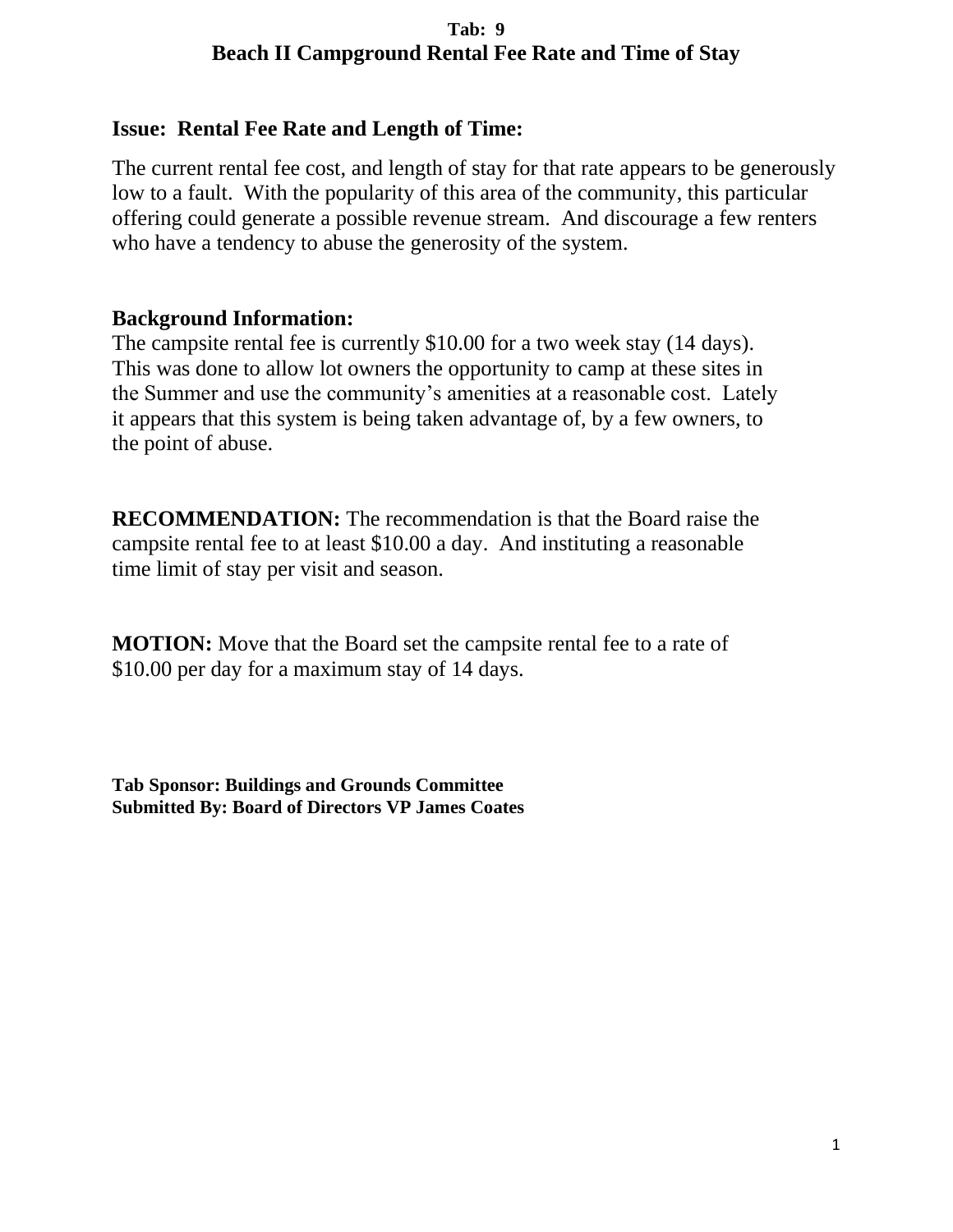# *LAKE HOLIDAY COUNTRY CLUB (LHCC) WAIVER OF LIABILITY AND HOLD HARMLESS AGREEMENT*

FOR

#### **Camping at Beach II**

**EVENT/USE/SERVICE/OTHER)**

I **I EXECUTE A LOCAL CONSUMPTION CONSUMPTION** (name of party) certify that I am aware that any use of Lake Holiday Country Club property or facilities whatsoever is at my own risk In consideration for receiving permission to participate in the camping or use I hereby RELEASE, WAIVE, DISCHARGE AND COVENANT NOT TO SUE Lake Holiday Country Club, their officers, agents, or employees (hereinafter referred to as RELEASEES) from any and all liability, claims, demands, actions and causes of action whatsoever arising out of or related to any loss, damage, or injury, including death, that may be sustained by me, or any of the property belonging to me, WHETHER CAUSED BY THE NEGLIGENCE OF THE RELEASEES, or otherwise, while participating in such activity, or while in, on or upon the premises where the activity is being conducted.

- 3. I further hereby AGREE TO INDEMNIFY AND HOLD HARMLESS the RELEASEES from any loss, liability, damage or costs, including court costs and attorney fees, that they may incur due to my participation in said activity, WHETHER CAUSED BY NEGLIGENCE OF RELEASEES or otherwise.
- 4. It is my express intent that this Waiver of Liability and Hold Harmless Agreement shall bind the members of my family and spouse, if I am alive, and my heirs, assigns and personal representative, if I am deceased, and shall be deemed as a RELEASE, WAIVER, DISCHARGE AND COVENANT NOT TO SUE the above-named RELEASEES. I hereby further agree that this Waiver of Liability and Hold Harmless Agreement shall be construed in accordance with the laws of the State of Virginia.
- 5. IN SIGNING THIS RELEASE, I ACKNOWLEDGE AND REPRESENT THAT I have read the foregoing Waiver of Liability and Hold Harmless Agreement, understand it and sign it voluntarily as my own free act and deed; no oral representations, statements, or inducements, apart from the foregoing written agreement, have been made; I am at least eighteen (18) years of age and fully competent; and I execute this Release for full, adequate and complete consideration fully intending to be bound by same.

Signed on this day of , 2021.

*LHCC MEMBER*

\_\_\_\_\_\_\_\_\_\_\_\_\_\_\_\_\_\_\_\_\_\_\_\_\_\_\_\_\_\_\_\_\_\_\_ \_\_\_\_\_\_\_\_\_\_\_\_\_\_\_\_\_\_\_\_\_\_\_\_\_\_\_\_\_\_\_\_\_\_\_\_\_\_ **Printed Name / Title Signature** Signature

If Participant is under the age of 18, Parent/Guardian consents to the minor's participation in the event, consents for Lake Holiday to seek reasonable and necessary medical treatment for Participants during such event or associated activities and agrees to be responsible for any cost of such treatment.

**Parent/Guardian Signature Date According to the United States of Date** 

\_\_\_\_\_\_\_\_\_\_\_\_\_\_\_\_\_\_\_\_\_\_\_\_\_\_\_\_\_\_\_\_\_\_\_\_\_\_\_\_\_\_\_\_\_\_\_\_\_\_\_\_\_